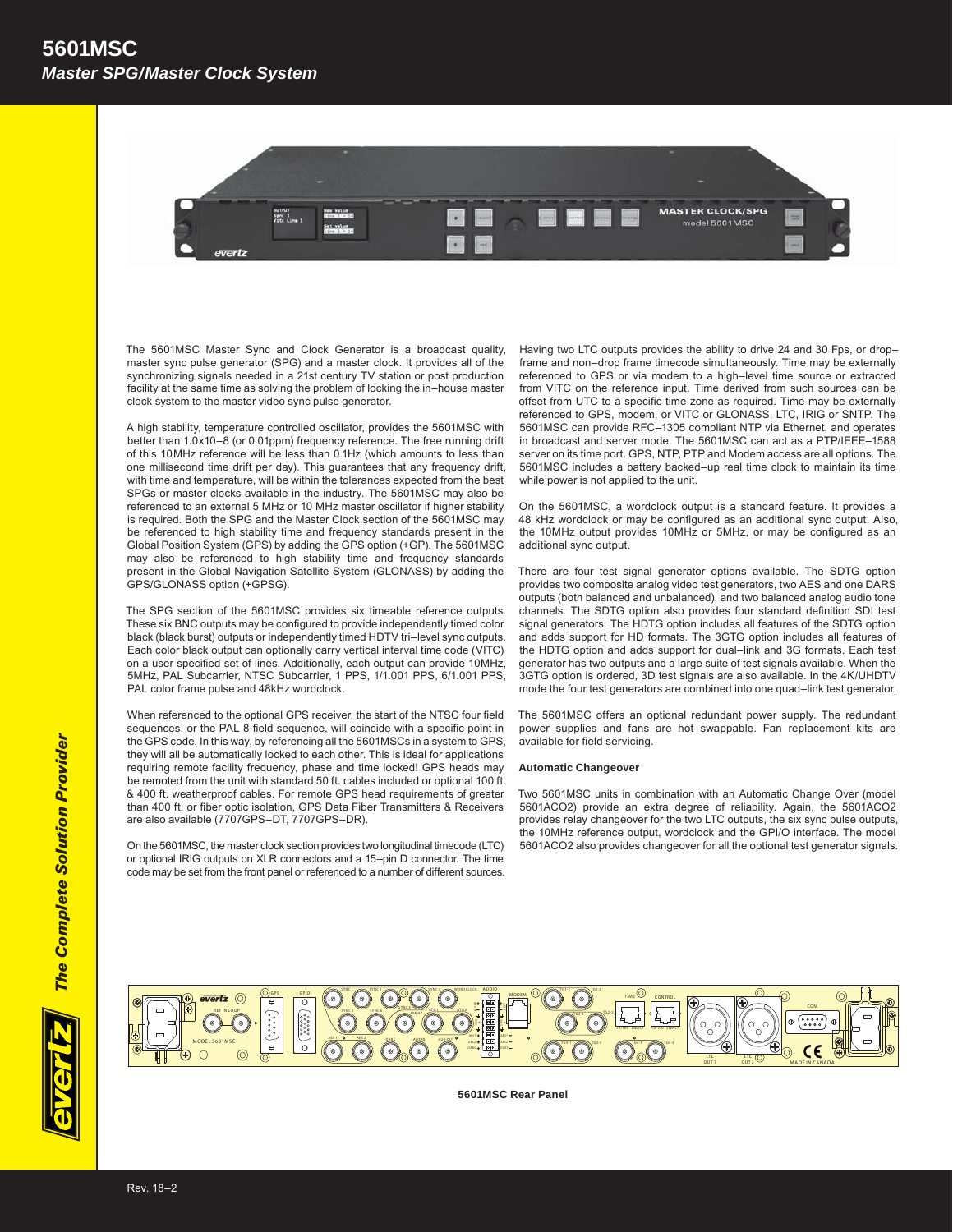# *Master SPG/Master Clock System* **5601MSC**

#### Features & Benefits

- 6 independently timeable programmable reference outputs
- Bi–level or Tri–level outputs selectable
- 2 Independent LTC Time Code outputs (optional IRIG–B)
- LTC Input (optional IRIG–B)
- Reference loop input for video and 10MHz/5MHz references
- GPS option for frequency and time reference (GLONASS option)
- SNTP option for time reference
- 3.58/4.43/5 MHz frequency reference output
- 10MHz frequency reference output
- Wordclock output
- Output frequency stability better than 1.0x10–8 (or 0.01ppm)
- Optional modem for time reference dial up
- 2 GPS based units will be in time and phase even
- when remotely separated by miles
- Optional test generators available are (refer to ordering options): Composite Video
	- AES/DARS
	-
	- Analog Audio Tones • SD SDI
	- HD SDI
	- 3Gb/s
	-
- Summary
- Time burn in on all test signal generators
- ST 12–2 (RP188) on HD and 3G test signal generators
- Optional Network Time Protocol (NTP) server support (NTP requires a time reference such as GPS/GLONASS, modem,
- VITC, LTC or SNTP. GPS/GLONASS is the recommended reference) • Optional PTP/IEEE–1588 master support
	- Dual 6 line x 16 character Alpha–numeric display, with 10 pushbuttons Rack mountable
- Optional redundant hot–swappable power supply
	- Automatic changeover units available for dual
	- redundant systems applications
	- Compatible with Dual GPS Data Fiber Receivers & Transmitters
	- 2 factory presets and 3 user presets available
	- VITC reader on reference input for time reference
- Ten Field Pulse is available on NTSC sync outputs
- VistaLINK<sup>®</sup> control for device configuration and status monitoring
- All active components are front panel extractable & serviceable
- Fans are hot–swappable and field serviceable

6 Bi-level/Tri-level sync **GPS/GLONASS re** LTC 1 & LTC 2 5/10MHz 10MHz HD-SDI Test Sets Dial-up SDI Test Sets NTSC/PAL/Tri-Level **MASTER CLOCK/SPG**  $\blacksquare$ m. NTSC/PAL Test Sets HD/Reference (with VITC) LTC AES Test Sets m DARS SNTP Analog Audio Tones NTP Server Word Clock PTP Master 5601MSC Signal Inputs / Outputs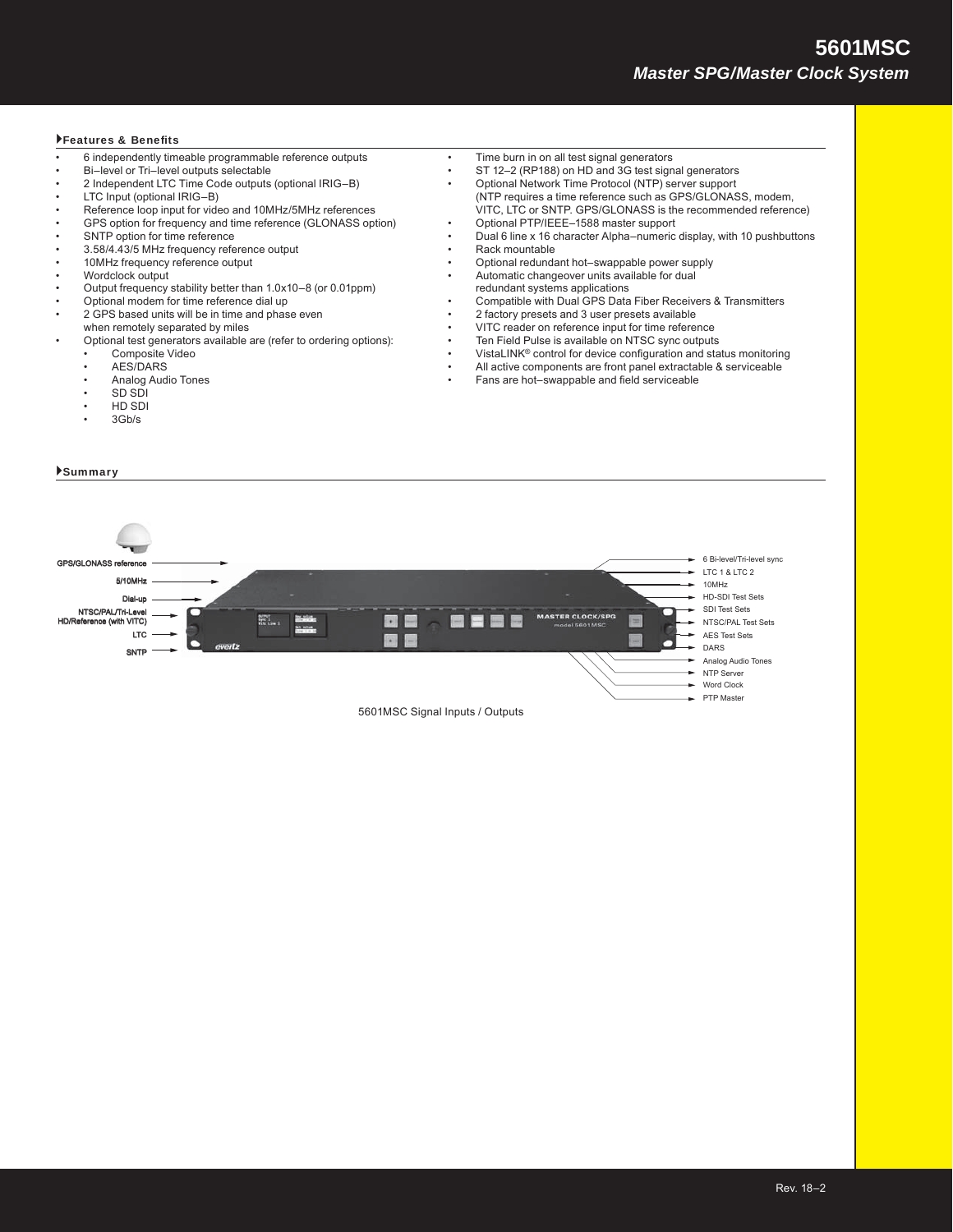| ▶5601MSC Specifications<br><b>Analog Sync Outputs:</b> |                                                                                         | <b>GPS/GLONASS Receiver</b>                  |                                                                                      | <b>Analog Audio Tone Generator</b>        |                                                                                                  |
|--------------------------------------------------------|-----------------------------------------------------------------------------------------|----------------------------------------------|--------------------------------------------------------------------------------------|-------------------------------------------|--------------------------------------------------------------------------------------------------|
| Output Standards:                                      |                                                                                         |                                              | (with "+GP" or "+GPSG" option installed):                                            |                                           | (with +SDTG, HDTG or 3GTG installed):                                                            |
| <b>Black Burst:</b>                                    | SMPTE ST 170 (NTSC-M),                                                                  | Temperature:                                 | $-40^{\circ}$ C to +70 $^{\circ}$ C                                                  | Number of Outputs:                        | 2                                                                                                |
|                                                        | ITU-R BT.1700-1 (PAL-B)                                                                 | Humidity:                                    | 95% R.H. Condensing at 60°C                                                          | Type:                                     | Balanced analog audio                                                                            |
| Bi-Level:                                              | Slo-Pal 625i/48, 625i/47.95,<br>480p/59.94                                              | Dimensions:                                  | 3.74" D x 2.85" H (100mm x 72mm)                                                     | Connector:                                | 6 pins on 16-pin removable<br>terminal strips                                                    |
| HD Tri-Level:                                          | SMPTE ST 274 (1080p/23.98,                                                              | Modem (with "+M" option installed):          |                                                                                      | Output Impedance:                         | $66\Omega$                                                                                       |
|                                                        | 1080p/24, 1080i/50, 1080i/59.94,<br>1080i/60, 1080p/23.98sF,                            | Connector:<br>Baud Rate:                     | RJ-11 telephone jack<br>300/1200 baud Bell 103 compatible                            | Signal Level:<br>DC Offset:               | $-30$ to +10dBu into 10k $\Omega$ load<br>< 10mV                                                 |
|                                                        | 1080p/24sF, 1080p/25,<br>1080p/29.97, 1080p/30, 1080p/50,                               | Ethernet:                                    |                                                                                      | Noise floor:<br>THD+N:                    | <-90dBu, unweighted<br>$\le$ -100dB with 1kHz @ +10dBu                                           |
|                                                        | 1080p/59.94, 1080p/60)<br>SMPTE ST 296 (720p/59.94,                                     | Network Type:                                | Fast Ethernet 100 Base-TX<br>IEEE 802.3u standard for                                |                                           | into $10k\Omega$ load                                                                            |
|                                                        | 720p/60, 720p/50, 720p/30,                                                              |                                              | 100Mb/s baseband CSMA/CD                                                             | <b>SDI Test Generators:</b>               |                                                                                                  |
|                                                        | 720p/24)                                                                                |                                              | local area network Ethernet                                                          | Standards:                                | With SDTG option,                                                                                |
| Pulse Signals:                                         | PAL color frame, 1Hz pulse,<br>IRIG DATUM 1/1.001Hz pulse,<br>6/1.001Hz pulse           |                                              | 10 Base-T IEEE 802.3 standard<br>for 10Mb/s baseband CSMA/CD<br>local area network   |                                           | SMPTE ST 259-C (270Mb/s)<br>With HDTG option,<br>SMPTE ST 259-C (270Mb/s),                       |
| CW Signals:                                            | 5MHz, 10MHz, NTSC-M<br>Subcarrier, PAL-B Subcarrier                                     | Connector:<br>Function:                      | $RJ-45$<br>VistaLINK <sup>®</sup> control                                            |                                           | SMPTE ST 292-1 4:2:2<br>With 3GTG option,                                                        |
| Wordclock:                                             | 48kHz Wordclock                                                                         |                                              | NTP port with +T option installed                                                    |                                           | SMPTE ST 259-C (270Mb/s),                                                                        |
| Connector:                                             | 6 BNC per IEC 61169-8 Annex A                                                           |                                              |                                                                                      |                                           | SMPTE ST 292-1 4:2:2,                                                                            |
| Number of Outputs:                                     | 6                                                                                       | NTP Port (+T option installed):              |                                                                                      |                                           | SMPTE ST 372 dual link, and                                                                      |
| DC Offset:                                             | $0V \pm 0.05V$                                                                          | Standard:                                    | NTP V4 compliant, broadcast                                                          |                                           | SMPTE ST 424                                                                                     |
| Return Loss:<br>SNR:                                   | > 40dB up to 10MHz<br>>75dB rms                                                         |                                              | and server mode support<br>Time must be referenced to GPS,<br>LTC. VITC or have been |                                           | For SMPTE ST 2048-2 and<br>SMPTE ST 2036-1 2160 line formats,<br>Quad link SMPTE ST 292-1 4:2:2. |
| 10MHz Output:                                          |                                                                                         |                                              | synchronized via modem within                                                        |                                           | Quad link SMPTE ST 424 4:2:2,                                                                    |
| Output Levels:                                         | 1.0V p-p, 2.0V p-p, in 75Ω,                                                             |                                              | the last 10 days (as per RFC1305)                                                    |                                           | SMPTE ST 425-3 Dual link 3Gb/s,<br>SMPTE ST 425-5 Quad link 3Gb/s                                |
| Connector:                                             | selectable<br>BNC per IEC 61169-8 Annex A                                               | SNTP Input:                                  | NTP V4 compliant                                                                     | Number of Generators:4 (2 outputs per)    |                                                                                                  |
| Output Type:                                           | 10MHz sine wave (default), all                                                          |                                              | PTP/IEEE-1588 (+PTP option installed):                                               | Embedded Audio:                           | Up to 4 audio groups as specified                                                                |
|                                                        | other analog sync standards<br>(see above) selectable                                   |                                              | PTP version 2 support on Time<br>Ethernet port (Master mode only)                    |                                           | in SMPTE ST 299-1 or<br>SMPTE ST 272 Selectable tone                                             |
| SNR:<br>SFDR:                                          | >70dB rms<br>$>50$ dBc                                                                  | <b>DARS &amp; AES Test Generator Outputs</b> |                                                                                      |                                           | frequencies (from 20Hz to 12kHz)<br>and audio group                                              |
|                                                        |                                                                                         | (with +SDTG, HDTG or 3GTG installed):        |                                                                                      | Connector:                                | BNC per IEC 61169-8 Annex A                                                                      |
| <b>Wordclock Output:</b>                               |                                                                                         | Standard:                                    |                                                                                      | Signal Level:                             | 800mV nominal drive                                                                              |
| Output Type:                                           | 48kHz Wordclock (default), all                                                          | Unbalanced:                                  | SMPTE ST 276-1 single ended                                                          |                                           | (1600mV drive for 5601AC02)                                                                      |
|                                                        | other analog sync standards                                                             |                                              | AES (24-bits) (1V p-p into $75\Omega$ )                                              | DC Offset:                                | $0V \pm 0.5V$                                                                                    |
| Connector:                                             | (see above) selectable<br>BNC per IEC 61169-8 Annex A                                   | Balanced:                                    | AES3 (24-bits)<br>(4V p-p 110Ω terminated)                                           | Rise and Fall Time:<br>Overshoot:         | 100ps HD/3G, 600ps SD<br>< 10% of amplitude                                                      |
| Risetime:                                              | $<$ 25 $ns$                                                                             | Number of Outputs:                           |                                                                                      | Jitter:                                   | $< 0.2$ UI                                                                                       |
| Levels:                                                | 5V CMOS (1k $\Omega$ ) or ±1V (75 $\Omega$ )                                            | DARS:                                        | 1 unbalanced, 1 balanced                                                             | Return Loss:                              | > 15dB to 1.5GHz                                                                                 |
| <b>LTC Outputs:</b>                                    |                                                                                         | AES Test Gen:<br>Connector:                  | 2 unbalanced, 2 balanced                                                             |                                           | > 10dB to 3GHz                                                                                   |
| Standard:                                              | SMPTE ST 12-2 or IRIG-B                                                                 | Unbalanced:                                  | BNC per IEC 61169-8 Annex A                                                          | <b>General Purpose Inputs and Output:</b> |                                                                                                  |
| Frame Rate:                                            | 24, 25, 30 and 29.97 (drop frame                                                        | Balanced:                                    | Removable Terminal Strip                                                             | Number of Inputs:                         | $\overline{2}$                                                                                   |
|                                                        | and non-drop frame)                                                                     | Sampling Rate:                               | 48kHz                                                                                | Number of Outputs:                        | 2 (function menu selectable)                                                                     |
| Number of outputs:<br>Connectors:                      | 2 balanced<br>3-pin male XLR type, Female DB-15                                         | Impedance:<br>Unbalanced:                    | $75\Omega$ unbalanced                                                                | Output Type:                              | Opto-isolated, active closure to<br>GND, 20 $k\Omega$ pull-ups to +5V                            |
| Level:                                                 |                                                                                         | Balanced:                                    | 110 $\Omega$ balanced                                                                | Input Type:                               | Opto-isolated, senses closure to                                                                 |
| Un-powered:                                            | Adjustable, 1.0V to 8.0V p-p,                                                           | <b>AES Tones:</b>                            | Menu selectable                                                                      |                                           | GND, pull-ups to +5V                                                                             |
| Powered:                                               | balanced<br>2V p-p with 11V DC offset to drive                                          |                                              | Genlock Input (Video/10MHz selectable):                                              | Connector:                                | 4 pins plus 2 ground pins<br>on DB-15 female                                                     |
|                                                        | downstream 1200 series slave                                                            | Type:                                        | Autodetects standard SMPTE ST                                                        |                                           |                                                                                                  |
|                                                        | clocks on LTC1 only                                                                     |                                              | 170 (NTSC-M), ITU-R BT.1700-1                                                        | Physical:                                 |                                                                                                  |
| Output Impedance:<br>Rise Time:                        | $44\Omega$ balanced (un-powered)<br>$40 \pm 10 \,\mu s$                                 |                                              | (PAL-B), Color Black 1V p-p with<br>optional VITC and 10-field pulse                 | Dimensions:                               | 19" W x 1.75" H x 11.5" D<br>(483mm W x 45mm H x 292mm D)                                        |
| Jitter:                                                | $<$ 2 $\mu$ s                                                                           |                                              | HD Tri-level Sync (same HD                                                           | Weight:                                   | 8lbs (3.5kg)                                                                                     |
|                                                        |                                                                                         |                                              | standards as sync outputs)                                                           |                                           |                                                                                                  |
| Standard:                                              | IRIG Input/Outputs (with +IRIG option installed):<br>IRIG 200-04 B122, B123, B126, B127 | Number of Inputs:                            | 2 Loop thru<br>High impedance, isolated, differential                                | Electrical:<br>Voltage:                   | Auto-ranging 100 to 240V AC,                                                                     |
| Number of outputs:                                     | 2, shared with LTC, may be both<br>LTC, 1 LTC-1 IRIG, both IRIG                         | Connector:                                   | external termination required<br>BNC per IEC 61169-8 Annex A                         | Configuration:                            | 50/60Hz<br>Optional redundant supply available                                                   |
| Connectors:<br>Level:                                  | 3-pin male XLR type, Female DB-15<br>$1.0-8.0$ p-p, balanced                            | Return Loss:                                 | >40dB to 10MHz (with external<br>$75\Omega$ termination)                             | Power:<br>Safety:                         | 90W max (all options installed)<br><b>TüV Listed</b>                                             |
| Output Impedance:                                      | $44\Omega$ balanced                                                                     | Input Level Range:<br>Video:                 | -3.5dB (double-terminated) to                                                        | EMI/RFI:                                  | Complies with EU safety directives<br>Complies with FCC Part 15 Class A                          |
| <b>LTC</b> Input:                                      |                                                                                         |                                              | +6dB un-terminated)                                                                  |                                           | Complies with EU EMC Directive                                                                   |
| Standard:                                              | SMPTE ST12-2 or IRIG-B                                                                  | 10MHz:                                       | $0.3V$ p-p to 4.0V                                                                   |                                           |                                                                                                  |
| Number of Inputs:<br>Connector:                        | 1 balanced<br>Female DB-15                                                              | Frequency Lock Range:<br>Wide mode:          | $±15$ ppm min                                                                        |                                           |                                                                                                  |
| Input impedance:                                       | $>30k\Omega$ balanced                                                                   | Narrow mode:                                 | $±0.1$ ppm min                                                                       |                                           |                                                                                                  |
| Sensitivity:                                           | $0.25V$ p-p min                                                                         |                                              |                                                                                      |                                           |                                                                                                  |
| <b>Communications and Control:</b>                     |                                                                                         | (with +SDTG, HDTG or 3GTG installed):        | Analog Composite Video Test Signal Generator                                         |                                           |                                                                                                  |
| Serial Port:                                           |                                                                                         | Standard:                                    | SMPTE ST 170 (NTSC-M)                                                                |                                           |                                                                                                  |
| Connector:                                             | Female DB-9                                                                             |                                              | ITU-R BT.1700-1 (PAL-B)                                                              |                                           |                                                                                                  |
| Level:                                                 | RS-232                                                                                  | Number of Outputs:                           | 2                                                                                    |                                           |                                                                                                  |
| Baud Rate:<br>Format:                                  | 115200 baud<br>8 data bits, no parity, 2 stop bits                                      | Connector:<br>Signal Level:                  | BNC per IEC 61169-8 Annex A<br>1V p-p nominal                                        |                                           |                                                                                                  |
|                                                        |                                                                                         | DC Offset:                                   | 0V ±0.05V                                                                            |                                           |                                                                                                  |
|                                                        |                                                                                         | Output Impedance:                            | $75\Omega$                                                                           |                                           |                                                                                                  |
|                                                        |                                                                                         | Return Loss:                                 | >40dB to 6MHz                                                                        |                                           |                                                                                                  |
|                                                        |                                                                                         | SNR:                                         | Frequency response: $\pm$ -0.1dB to 5.5MHz<br>> 75dB rms                             |                                           |                                                                                                  |
|                                                        |                                                                                         |                                              |                                                                                      |                                           |                                                                                                  |